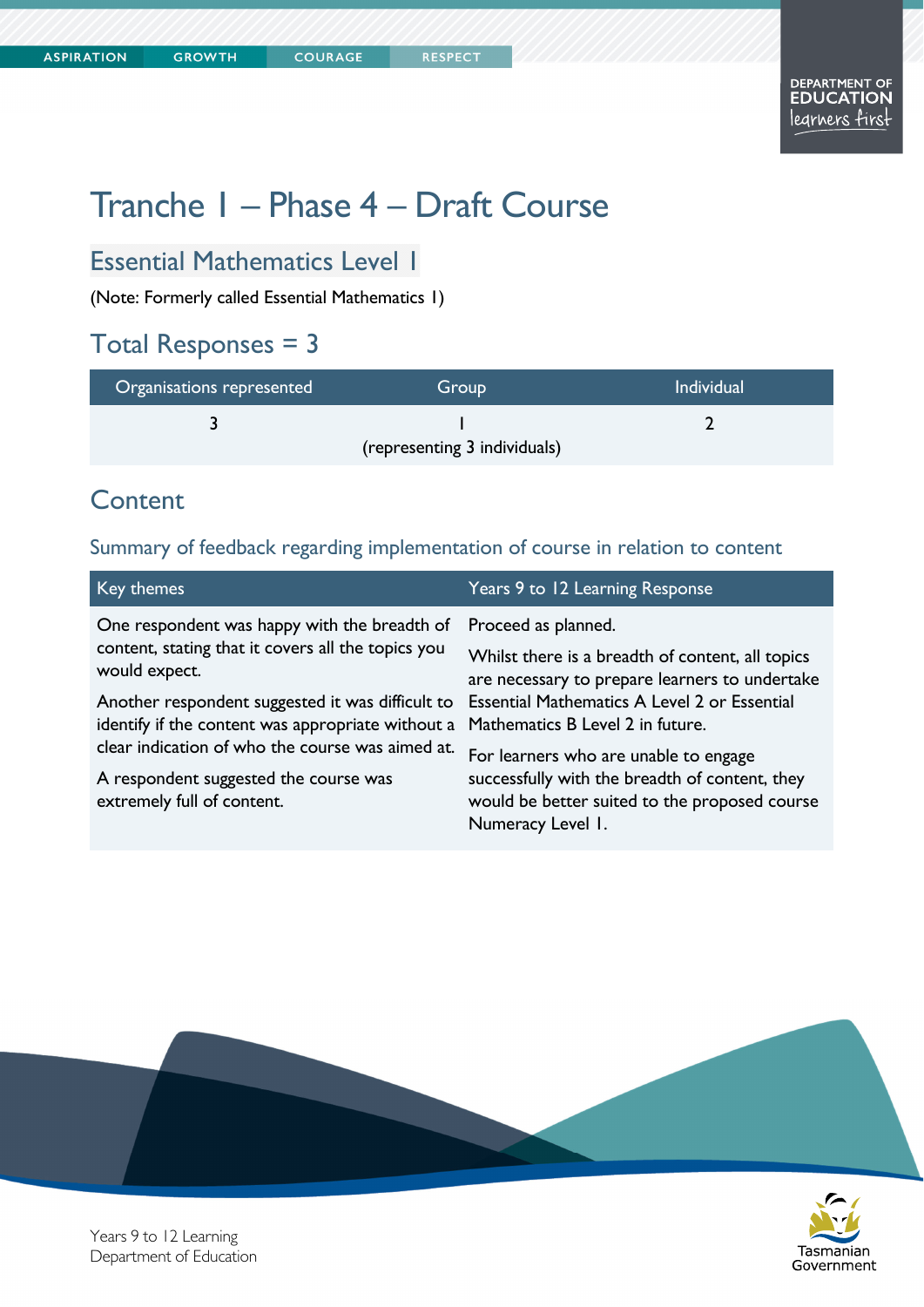## Work Requirements

#### Summary of feedback regarding implementation of course in relation to Work **Requirements**

| Key themes                                                                                                                                                                                                                         | Years 9 to 12 Learning Response                                                                                                                                                        |
|------------------------------------------------------------------------------------------------------------------------------------------------------------------------------------------------------------------------------------|----------------------------------------------------------------------------------------------------------------------------------------------------------------------------------------|
| A respondent suggested the work requirements<br>were good.                                                                                                                                                                         | Noted.                                                                                                                                                                                 |
| A respondent stated that detailed exemplars<br>would be useful for establishing uniform<br>assessment across providers.                                                                                                            | Example work requirements will be developed<br>as part of the suite of baseline resources to<br>support implementation.                                                                |
| A respondent liked the project focus of one<br>work requirement and questioned whether all<br>three modules could be more project-focused<br>with the opportunity for short responses to be<br>included but perhaps not the focus. | Suggestion accepted. The focus of the work<br>requirements on personally relevant situations<br>is conducive to the short responses being<br>compiled together as a project.           |
| Another respondent stated that it would be<br>beneficial to know the breakdown of<br>expectations in terms of major and minor tasks.                                                                                               | Example work requirements will be developed<br>as part of the suite of baseline resources to<br>support implementation.                                                                |
|                                                                                                                                                                                                                                    | The three prescribed work requirements are all<br>considered to be substantial, which is expected<br>to align to the 'major' assessment task<br>requirement identified in TASC policy. |

### Support for Implementation

#### Summary of feedback regarding support desired for implementation and delivery

| Key themes                                                                                                                                                                                                                                                                                                                                                                     | Years 9 to 12 Learning Response                                                                                                                                                                                                                                                                                                                                                                   |
|--------------------------------------------------------------------------------------------------------------------------------------------------------------------------------------------------------------------------------------------------------------------------------------------------------------------------------------------------------------------------------|---------------------------------------------------------------------------------------------------------------------------------------------------------------------------------------------------------------------------------------------------------------------------------------------------------------------------------------------------------------------------------------------------|
| A respondent stated this course will be a great<br>option for lower ability students who previously<br>undertook workplace maths. They also stated it<br>would be wonderful if students who achieved<br>success in this course could receive the<br>Numeracy standard and believed that the<br>content and standards of this course do<br>demonstrate everyday adult numeracy. | The Curriculum Leader has demonstrated that<br>the content and standards of this course enable<br>learners to demonstrate the success indicators<br>that are outlined in ACSF Level 3. However, it<br>is Office of TASC policy that courses must be in<br>Level 2 of the Level of Complexity so there is<br>no ability for students to demonstrate the<br>everyday adult standard in this course. |
|                                                                                                                                                                                                                                                                                                                                                                                |                                                                                                                                                                                                                                                                                                                                                                                                   |